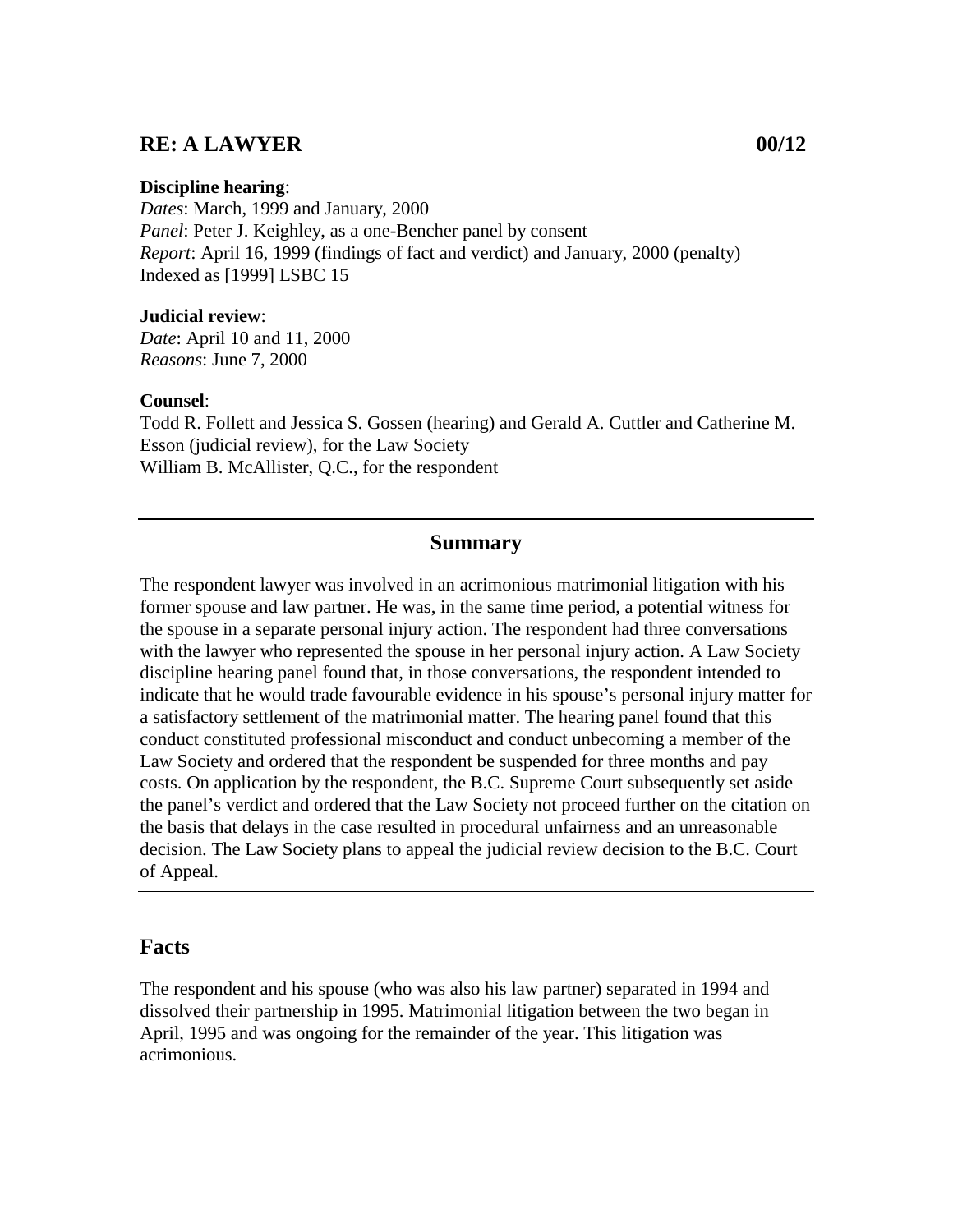The respondent's spouse was the plaintiff in a personal injury action following injuries she suffered from an accident in 1990. A trial was set to proceed in December, 1995. The spouse was represented by lawyers R and L in this action. The respondent was a potential witness in the personal injury action because he had seen the accident, because he was cohabiting with her at the time and could testify as to the effects of her injuries and because, as her partner, he could testify as to loss of income.

With respect to conversations between the respondent and lawyers R and L, the Law Society hearing panel found the following:

- On November 9, 1995 the respondent met with lawyers R and K respecting the personal injury action, about one month before trial. The respondent told R and K that if his spouse (their client) did not cooperate and come to a settlement of the matrimonial case, he would allege she had misappropriated funds from the partnership. The respondent went on to say in effect that if he was to appear on the witness stand, his spouse should make a matrimonial settlement that week or the next.
- On November 14 the respondent called lawyer R's office. In the course of that conversation the respondent said in effect that he had 90% of the information to prove theft by his spouse and the rest of the documentation was on his desk. The respondent suggested that he was a risk to the respondent's spouse in her civil proceeding. If the spouse would agree to the terms of a separation agreement he had drawn up, he would not use the final 10% of the documentation that would prove a misappropriation.
- On December 3 lawyer R telephoned the respondent in an attempt to have him withdraw his motion to have himself added as a plaintiff in his wife's lawsuit. In the course of that conversation, the respondent noted that he could be a good witness for his spouse, but was not inclined to do a good job if she were to use his testimony to fight him later on in the matrimonial matter. He noted that, if a subpoena in the personal injury matter showed up without a separation agreement, he would disclose the documents that showed his spouse stole money from him. If he received a separation agreement, however, he would throw away those documents so the defence would not have them.

The hearing panel concluded that in the respondent's conversations of November 9, November 14 and December 3 with lawyer R, the respondent intended to indicate his willingness to trade favourable evidence in the personal injury matter for a satisfactory result in the matrimonial matter. On each of these occasions he was agitated as a result of his domestic and financial pressures.

\* \* \*

At the outset of the hearing, the respondent made three preliminary motions. The first was for a citation dismissal based on the fact that his former spouse (also the complainant)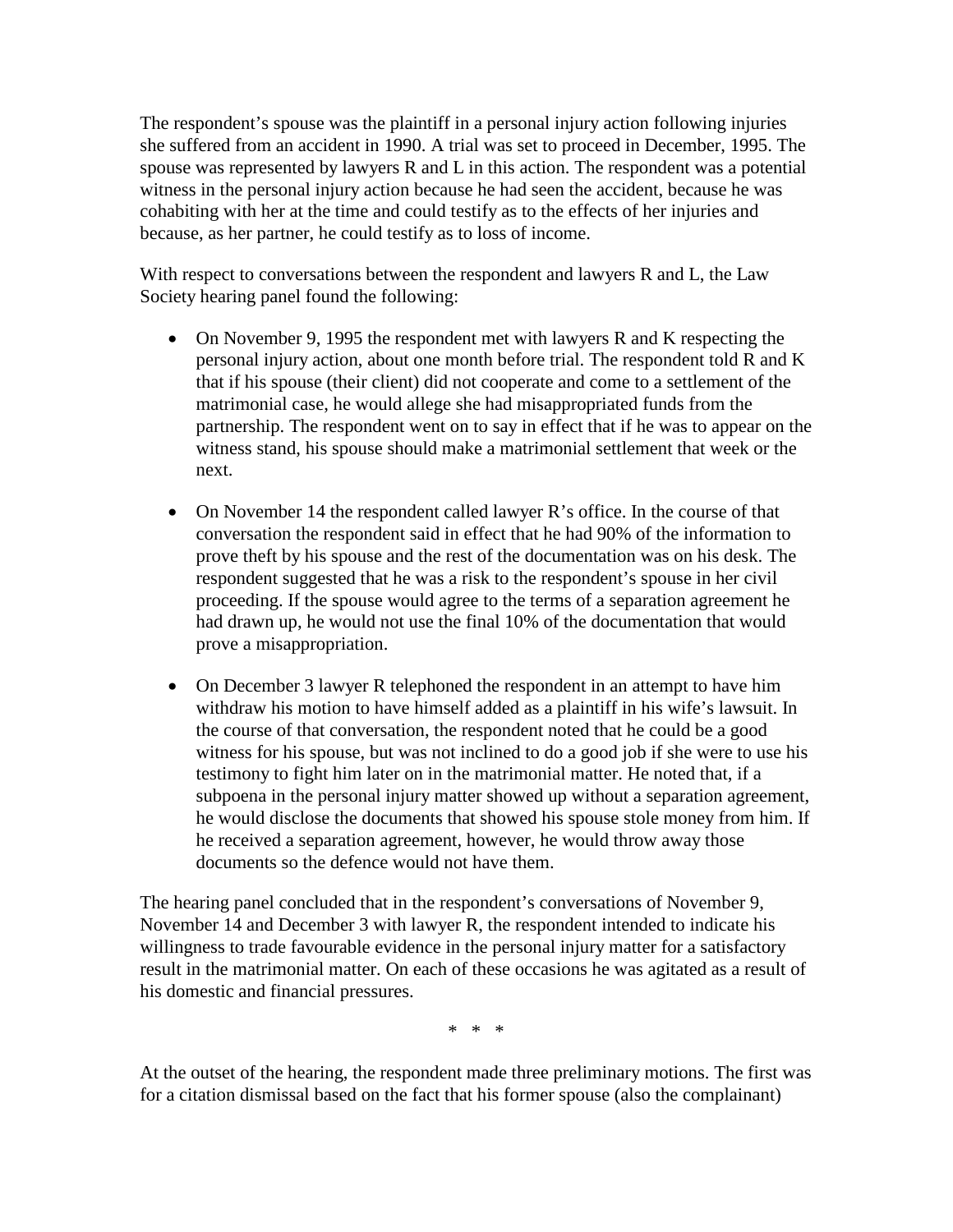had withdrawn her complaint prior to commencement of the hearing. This was rejected by the panel, which noted that a complaint is a mechanism by which an investigation may be undertaken, and a citation is not rescinded by a complainant withdrawing a complaint, subject to the right of the respondent to apply to the Discipline Committee for a citation rescission.

The second motion was that one count on the citation be stayed because of late disclosure. The circumstances were that in 1996 the respondent has requested the notes of lawyer R about the conversations on November 9 and 14 and December 3, 1995. The Law Society forwarded a copy of these notes in September, 1996, but unfortunately one page of the notes of the December 3 conversation was missing through a faxing error in lawyer R's office. Lawyer R discovered the error in May, 1998 and provided the missing page to the Law Society, which was then forwarded to the respondent. The hearing panel rejected the respondent's argument that, had he had received the full notes in September, 1996, this might have triggered any recollection he had of the December 3, 1995 conversation. The panel was not able to translate this hypothesis into a finding of prejudice or reasonable apprehension of prejudice. The panel noted that the Law Society had alleged the nature of the misconduct when it wrote to the respondent in July, 1996 and that correspondence would likely have tripped any recollection.

The respondent's third motion alleged a failure to disclose notes of any comments made by the complainant to her personal injury lawyers respecting the respondent's attitude. The panel rejected this motion, as any such notes were subject to privilege that the complainant was not prepared to waive and the notes were not documents within the possession or control of the Law Society.

## **Decision**

The hearing panel found that the respondent's conduct constituted professional misconduct and conduct unbecoming a member of the Law Society. *[This decision was subsequently set aside by the B.C. Supreme Court on judicial review: see page 3.]*

# **Penalty**

In considering the nature and gravity of the respondent's conduct, the hearing panel noted that his proposal to refrain from giving evidence detrimental to the respondent's former spouse's credibility and character in return for a favourable resolution of the matrimonial dispute goes to the very root of his obligations as a minister of justice and an officer of the courts. The respondent had hoped to gain a significant advantage in his matrimonial proceeding by threatening his spouse, through her counsel, with harmful evidence should he be called to testify (although there was no evidence he did obtain an advantage).

The panel considered that the respondent had undergone several conduct reviews and four previous discipline citations that resulted in fines against him. The panel expressed concern that he did not appear to have followed up on earlier suggestions that he pursue counselling or some other form of assistance with interpersonal issues. The panel said it